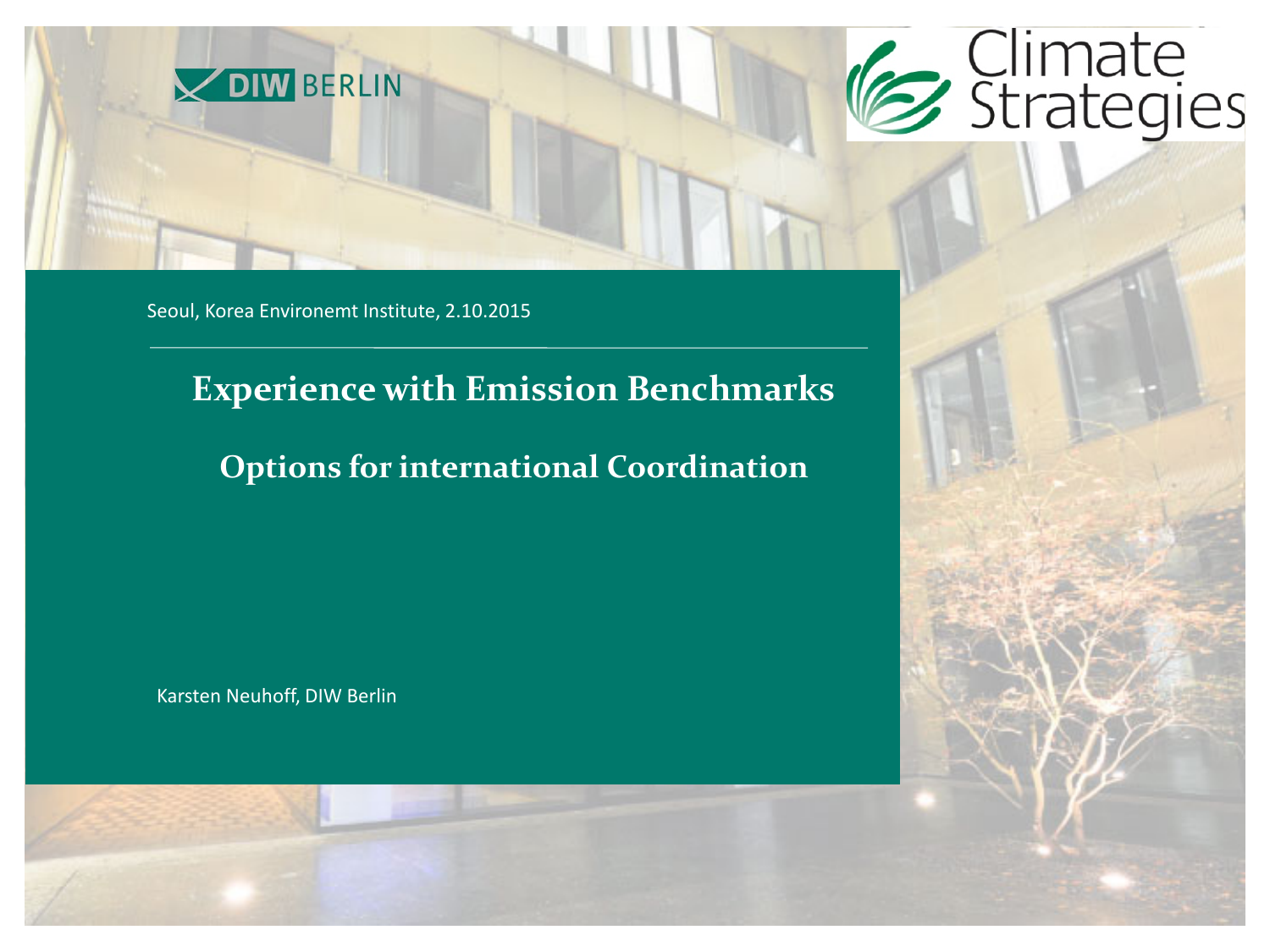## 1 The evolving role of free allowance allocation

Compensate using historic emissions (intensity)

Leakage protection with less distortions

#### **Use Benchmarks:**

Retain incentive for efficiency & early action

Global carbon price



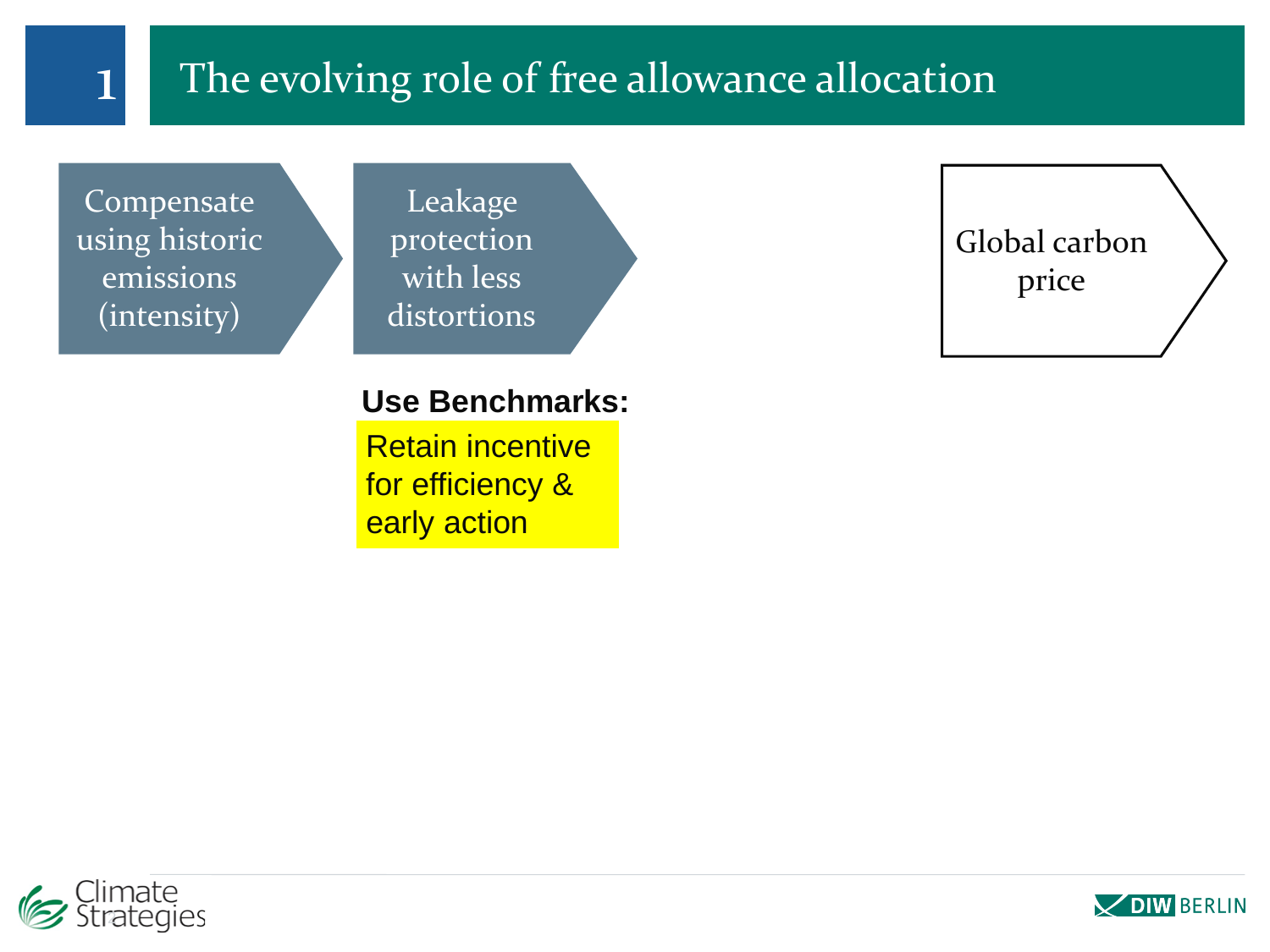## 2 Initial motivations of moving to benchmarks



#### **Support early action**

Climate tegies 3

Source: Climate Policy after Copenhagen / the role of Carbon pricing, Cambridge University Press, earlier version Neuhoff, K., Keats, K. and Sato, M., 2006, Allocation, incentives and distortions: the impact of EU ETS emissions allowance allocations to the electricity sector, Climate Policy, 6 (1),

**VDIW BERLIN** 

Fuel specific benchmark (FB)

Fuel specific benchmark (FB)

Emission based (E)

Emission based (E)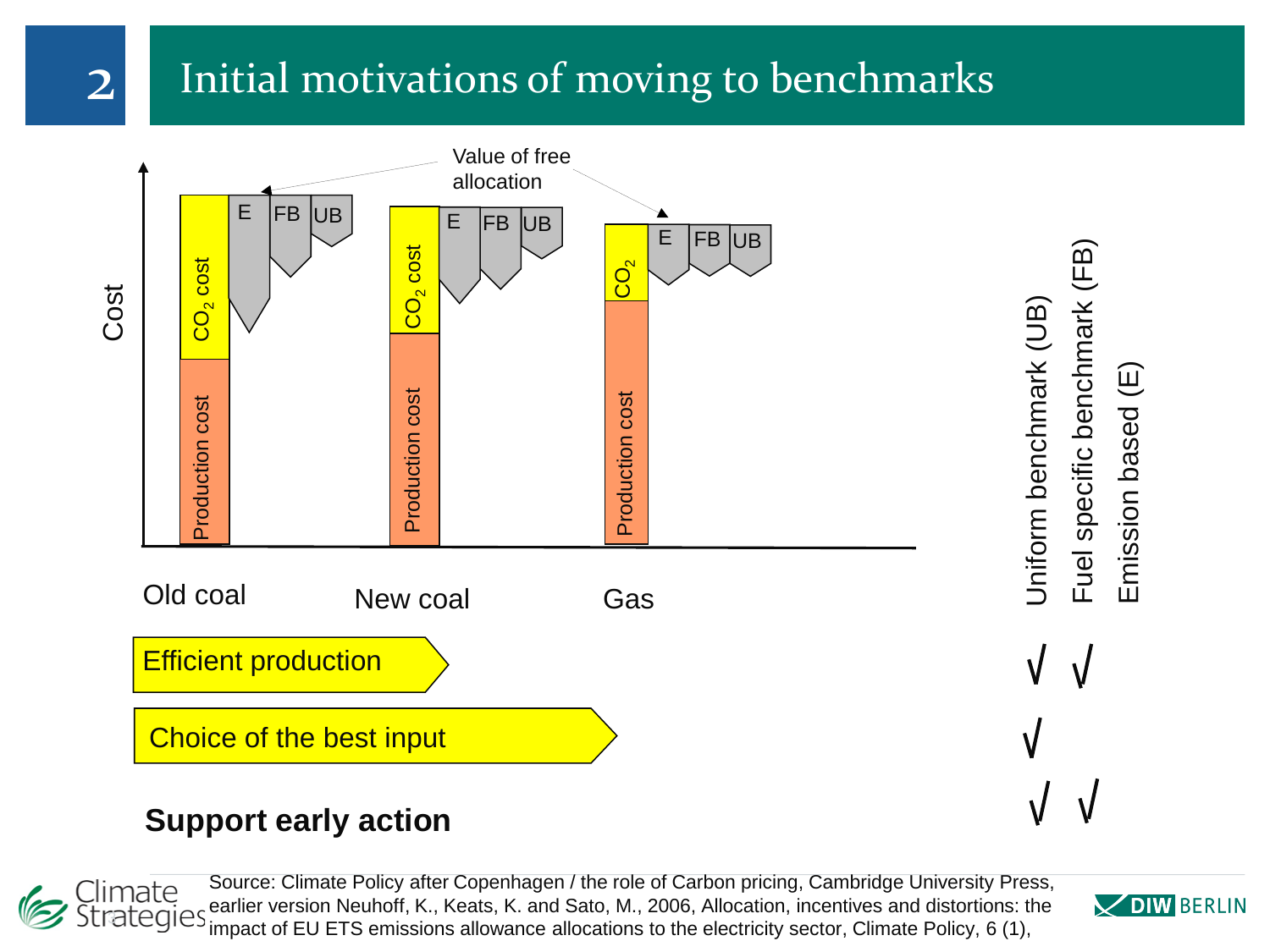# Benchmarking: definition and design



- Relevant benchmarks will drive change whether the change means progress depends on 2 critical elements:
- 1. Clear definition of the purpose including the answer to very specific questions and options
- 2. A sound methodology that serves no other purpose than to implement the definition
- Benchmarks are custom made and give answers only in the framework of their specific definition
	- key concerns are **perimeter/ scope** and **precision**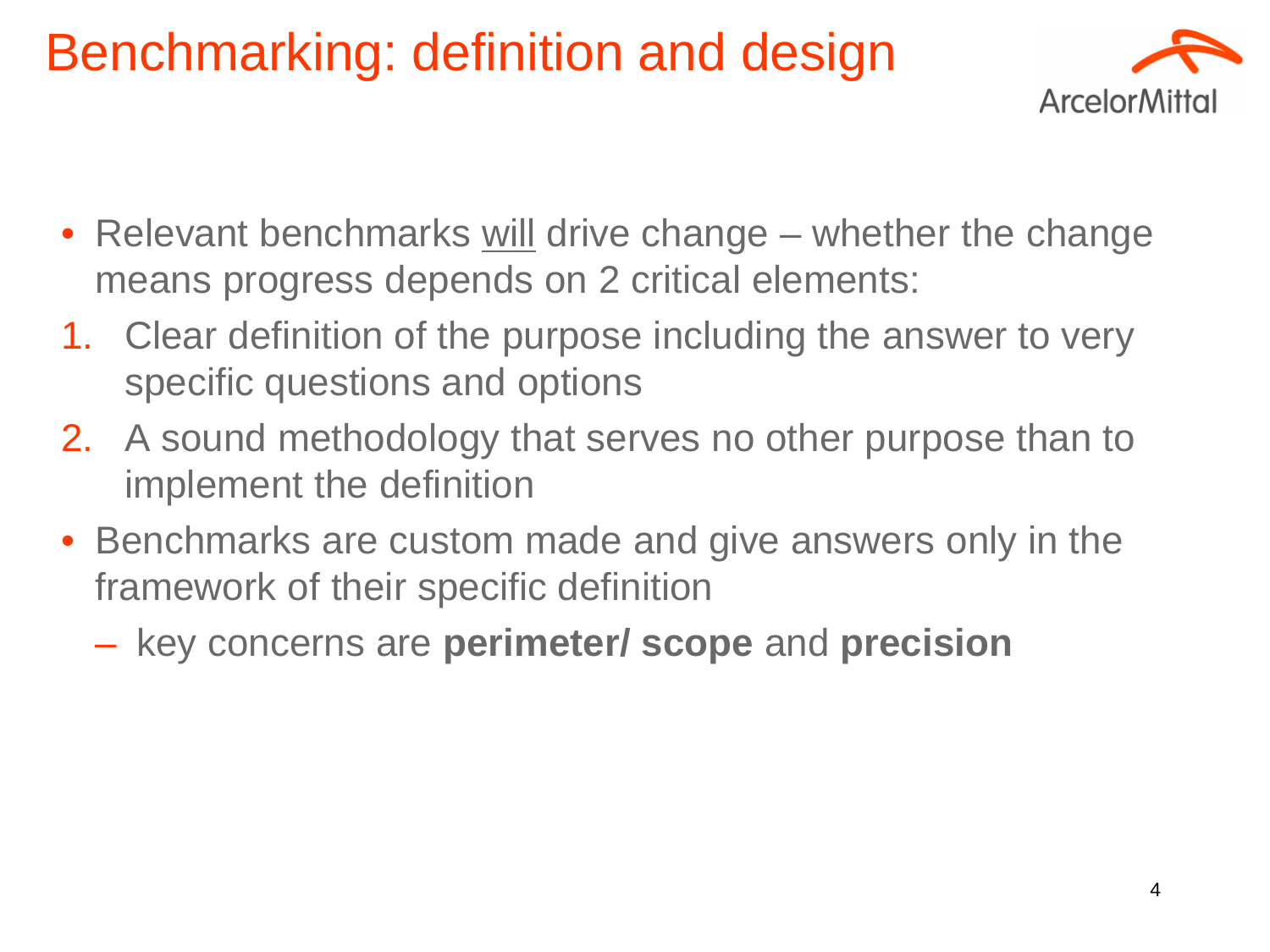

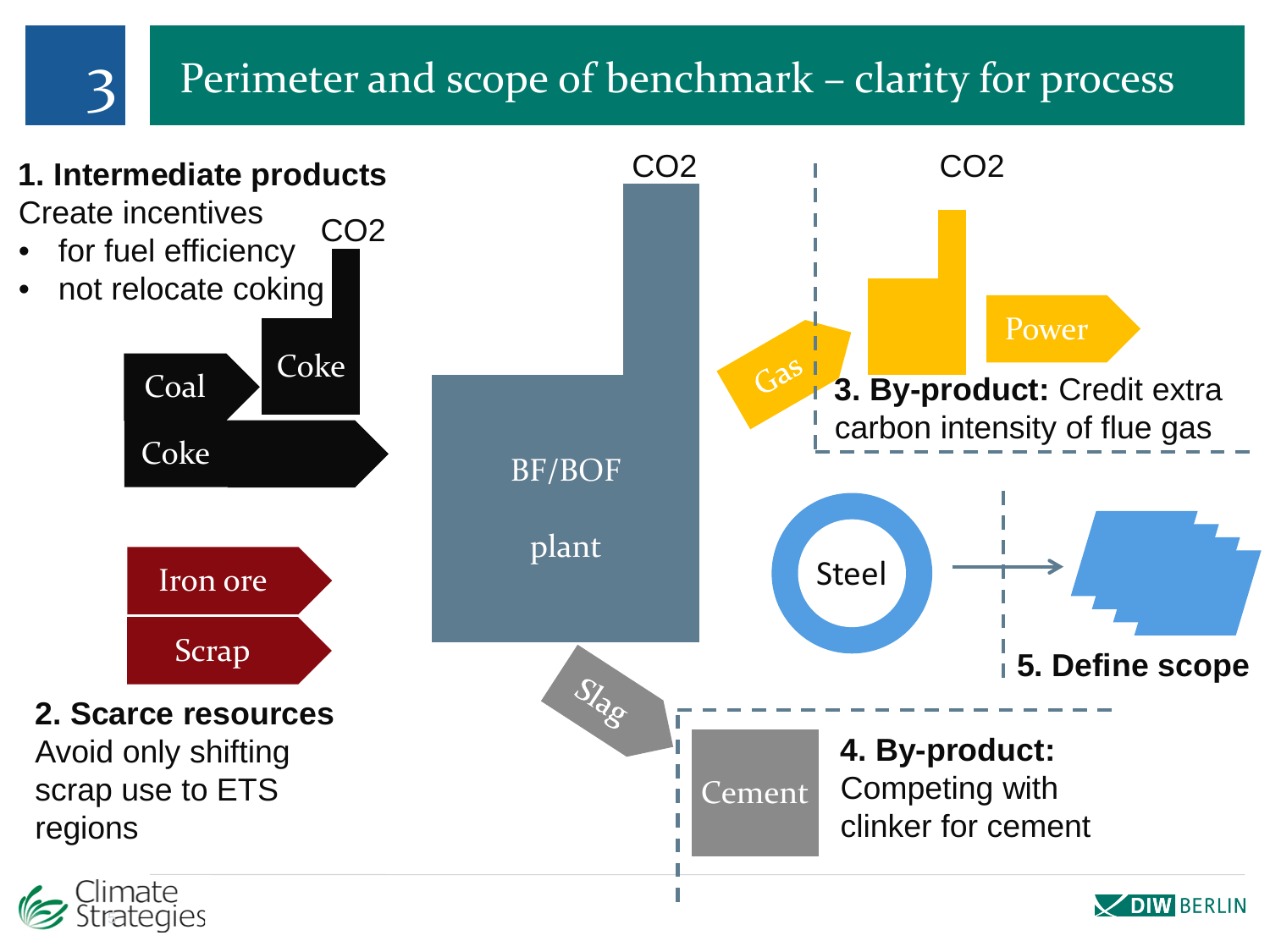

## 4 The evolving role of benchmarks

Compensate using historic emissions (intensity)

Leakage protection with less distortions Incentives for investment and innovation

Global carbon price

#### **Use Benchmarks:**

Retain incentive for efficiency & early action

- Experience
- **Methodologies**
- Data requirements
- Process emissions
- BM to guide corporate decisions



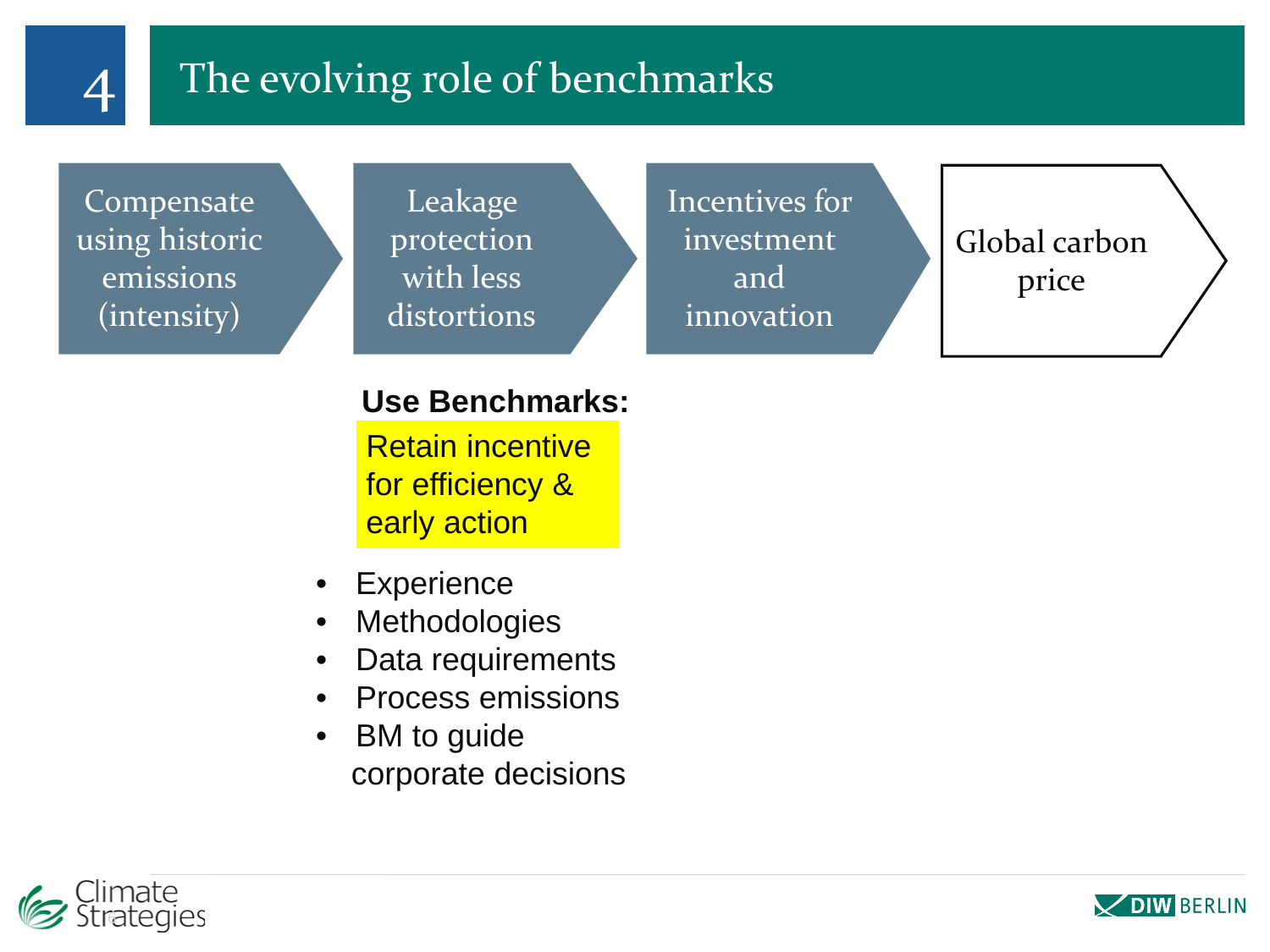## Modernisation and innovation opportunities: 5 example cement



Emissions / t cement



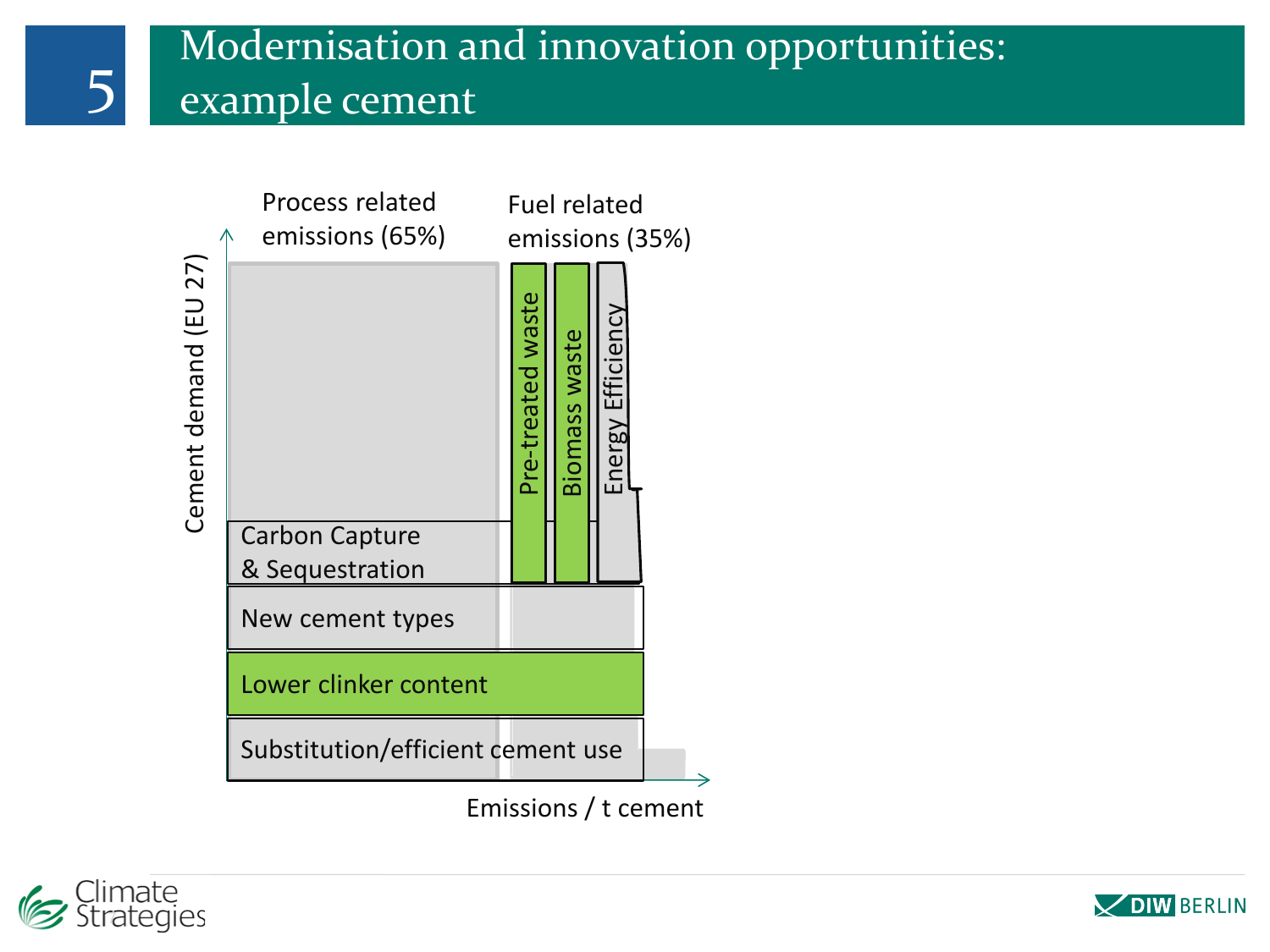## 6 How can the carbon price work along the value chain?





Neuhoff, K., Keats, K. and Sato, M., 2006, Allocation, incentives and distortions: the impact **VIIW** BERLIN of EU ETS emissions allowance allocations to the electricity sector, Climate Policy, 6 (1), p 73-91.

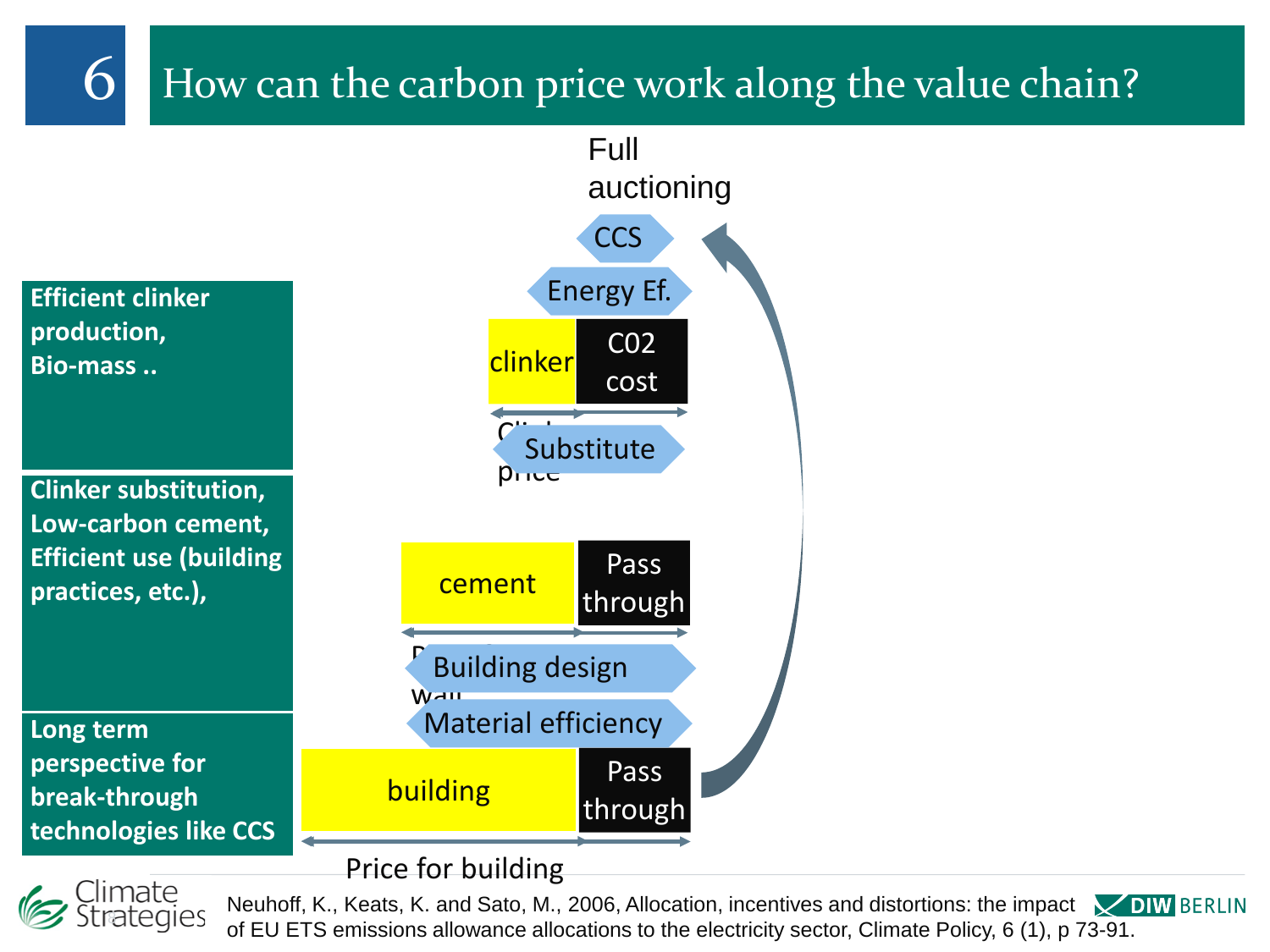

## 7 The evolving role of benchmarks

Compensate using historic emissions (intensity)

Leakage protection with less distortions

Incentives for investment and innovation

Global carbon price

Retain incentive for efficiency & early action

### **Use Benchmarks: Share Benchmarks:**

**Secure** incentives for innovation

- Updating over time
- Options for international cooperation
- Data requirements

**Methodologies** 

• Experience

- Process emissions
- **BM** to guide corporate decisions



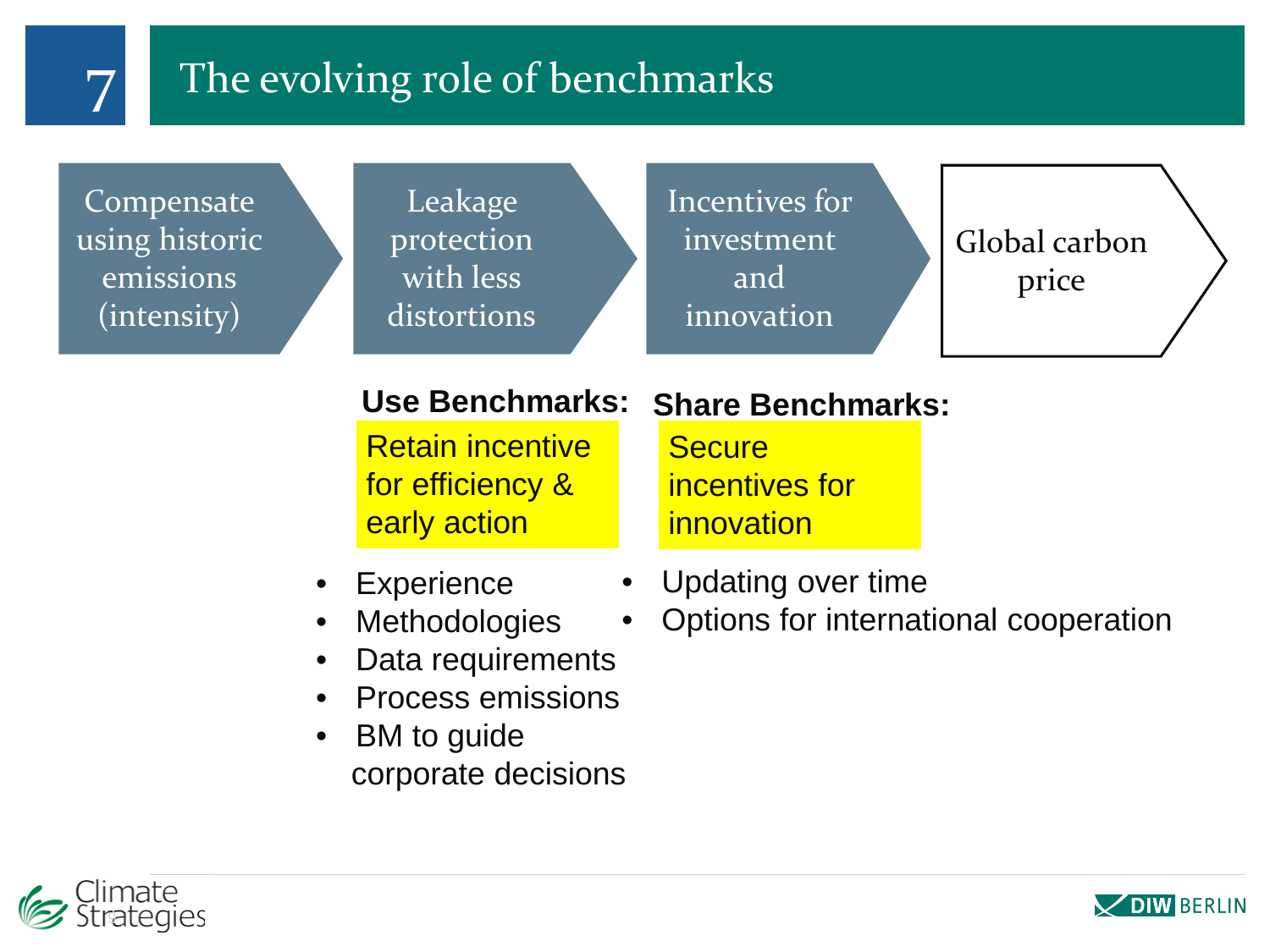# International cooperation



- Achieving international agreement on methods systems is extremely difficult
	- Regional differences in practices can have impact on performance little willingness to accept penalizing system
	- Most regions have already established methods of evaluation major resistance to change over to another system
- Developing standards is painstaking and inconclusive:
	- ISO14404 pleases Japan not acceptable for Europe
	- CEN TC 264 is already crippled due to internal EU quarrels but still not acceptable outside EU
- Problem: if everyone is allowed to design his own benchmark emphasizing his strong points downplaying the weak points many can be best in class in their own system (cf EU energy benchmarks)
- Maybe need for independent high level authority whith responsibility to solve all issues and guarantees efficiency <sup>10</sup>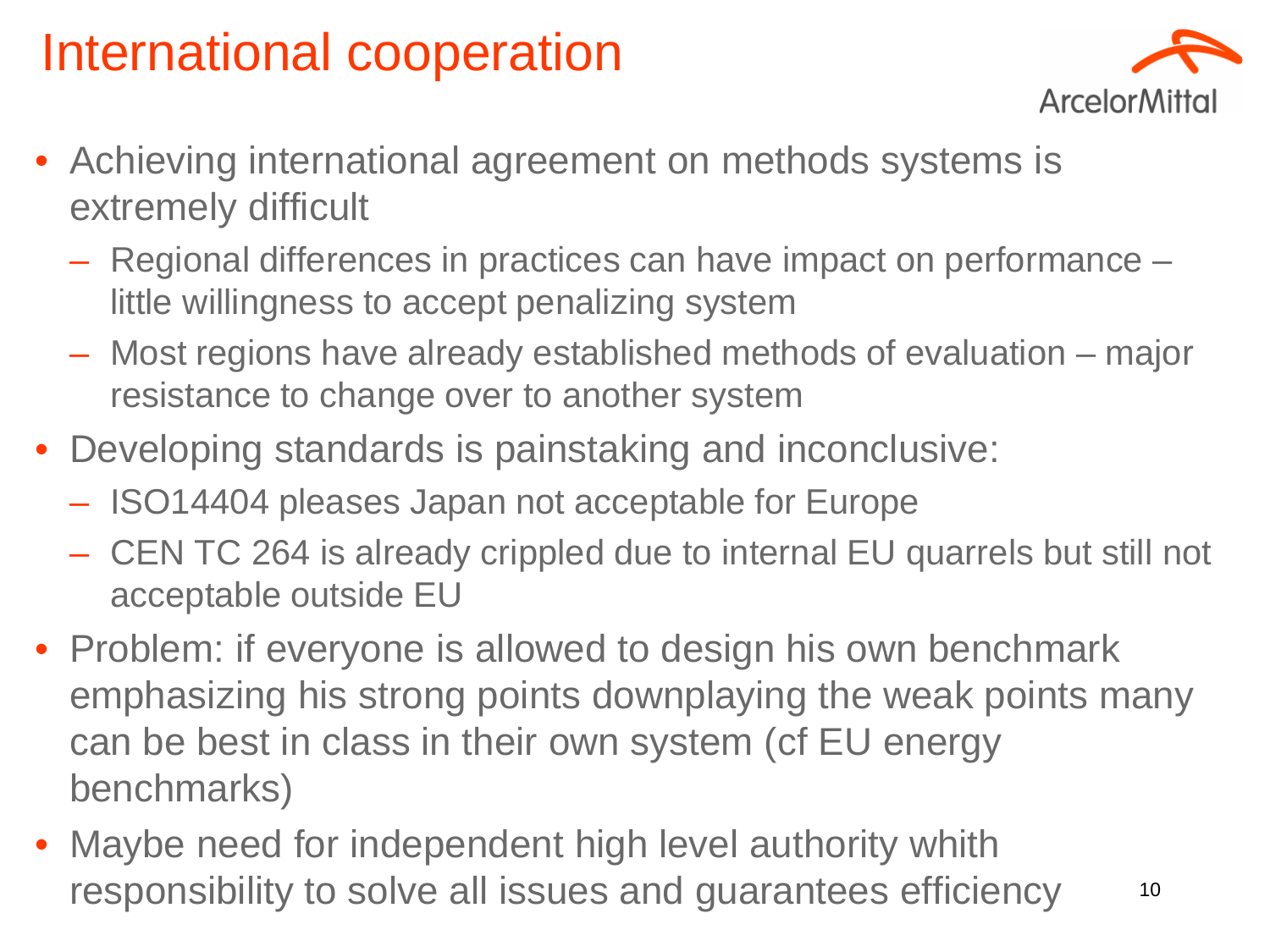

**V DIW BERLIN** 

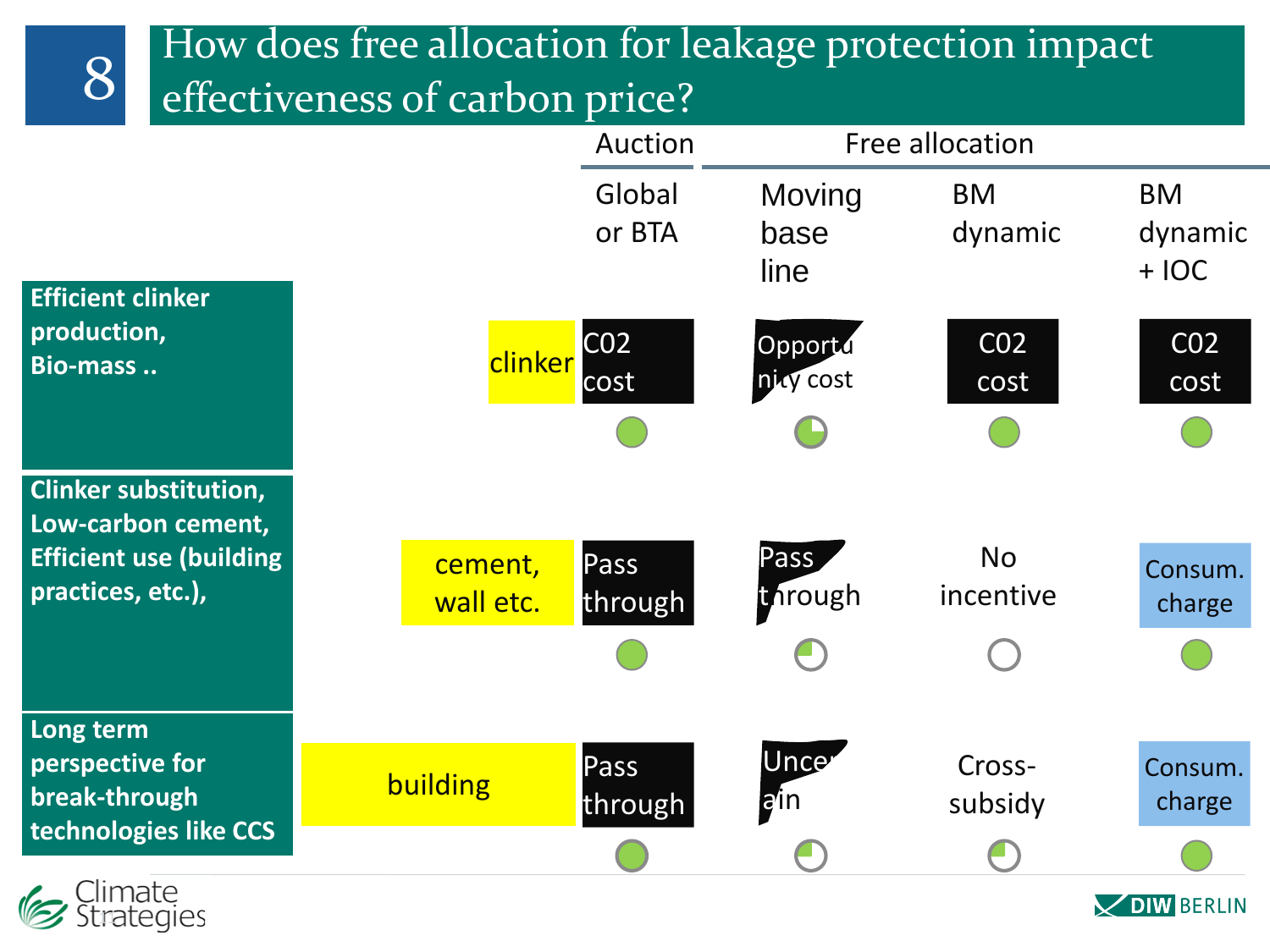## The evolving role of benchmarks

Compensate using historic emissions (intensity)

Leakage protection with less distortions

Incentives for investment and innovation

Global carbon price

Retain incentive for efficiency & early action

## **Use Benchmarks: Share Benchmarks:**

**Secure** incentives for innovation

- Updating over time
- Options for international cooperation

### Data requirements

• Process emissions

**Methodologies** 

• Experience

**BM** to guide corporate decisions

### **Extent to value chain:**

For efficient use, Modern materials, Break through tec.

- Options for leakage protection
- **BM design for consumption charge**